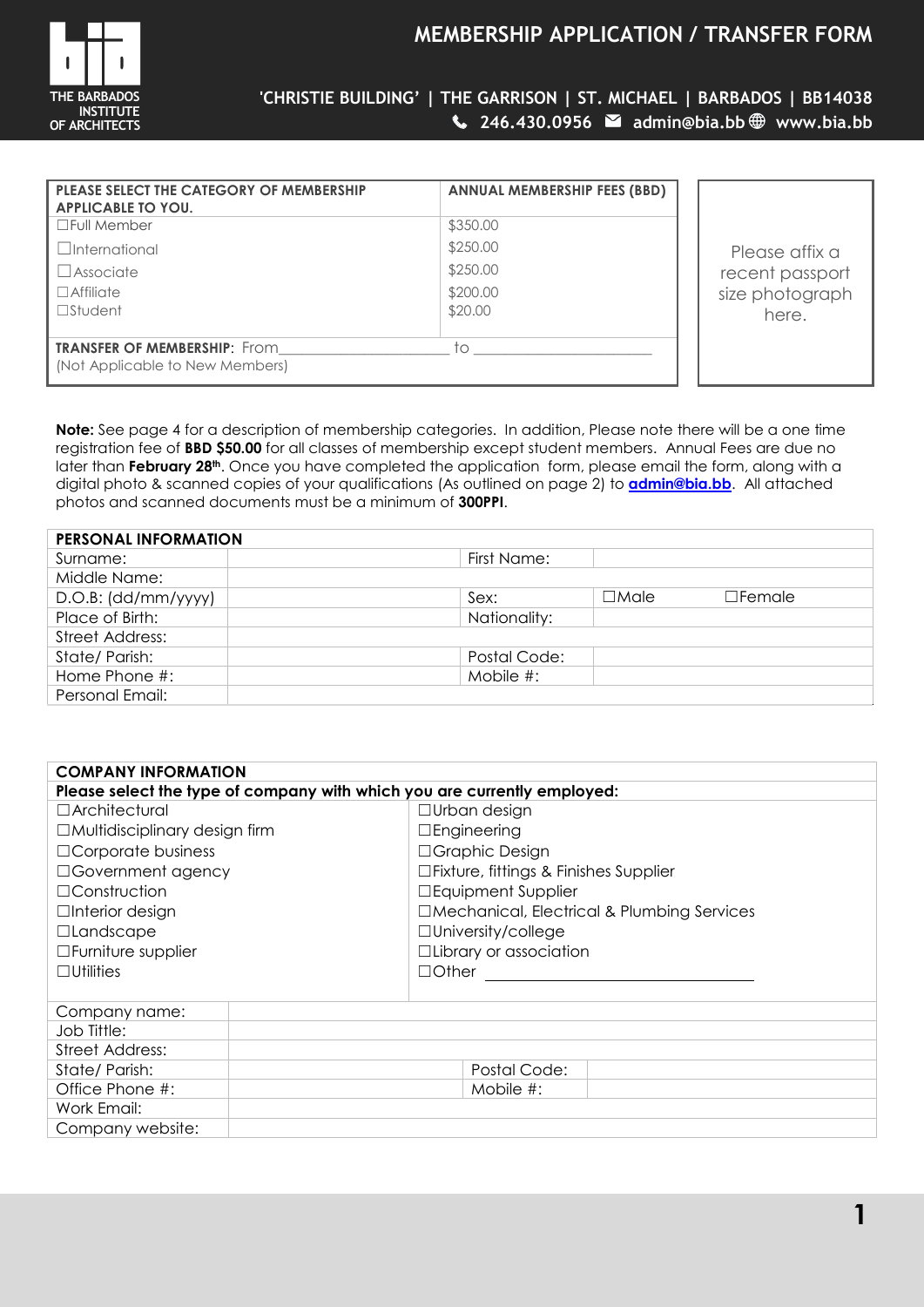| <b>INFORMATION DISTRIBUTION</b>                                                                                                                            |  |  |                |  |  |
|------------------------------------------------------------------------------------------------------------------------------------------------------------|--|--|----------------|--|--|
| Mailing Preference:   □Personal □Company                                                                                                                   |  |  | Primary Email: |  |  |
| <b>Note:</b> The BIA may make its mailing list available to companies affiliated with the Construction & design<br>industry for promotional purposes only. |  |  |                |  |  |

# **QUALIFICATIONS (Please provide scanned copies of the following)** 1 | Type of Certificate/ Diploma/ Degree: Name of Institution: Year/ Month Received: 2 Type of Certificate/ Diploma/ Degree: Name of Institution: Year/ Month Received: 3 Type of Certificate/ Diploma/ Degree: Name of Institution: Year/ Month Received: **Note:** If you have additional qualifications you wish to declare, please attach scanned copies of same.

|                                                                                                                                                                                                                                      | <b>MEMBERSHIP &amp; REGISTRATION STATUS</b>                         |  |                                                                                                  |                 |                |       |  |
|--------------------------------------------------------------------------------------------------------------------------------------------------------------------------------------------------------------------------------------|---------------------------------------------------------------------|--|--------------------------------------------------------------------------------------------------|-----------------|----------------|-------|--|
|                                                                                                                                                                                                                                      | Have you been a past BIA member?                                    |  | $Yes\square$                                                                                     | No <sub>1</sub> |                |       |  |
|                                                                                                                                                                                                                                      | If yes, please state category:                                      |  | International $\Box$ Associate $\Box$<br>Full $\square$<br>Affiliate $\Box$<br>Student $\square$ |                 |                |       |  |
|                                                                                                                                                                                                                                      |                                                                     |  |                                                                                                  |                 |                |       |  |
|                                                                                                                                                                                                                                      | Are you registered with the Barbados                                |  | Yes $\Box$                                                                                       | $No\square$     | If yes, please |       |  |
|                                                                                                                                                                                                                                      | Architects Registration Board (BARB)?                               |  |                                                                                                  |                 | give your ARB  |       |  |
|                                                                                                                                                                                                                                      |                                                                     |  |                                                                                                  |                 | number:        |       |  |
|                                                                                                                                                                                                                                      | If no, are you currently applying?                                  |  | Yes <sup>T</sup>                                                                                 | No <sub>1</sub> |                |       |  |
| No <sub>1</sub><br>Are you a member of an Institute affiliated with the Association of<br>Yes□<br>Commonwealth Societies of Architects in the Caribbean (ACSAC)?                                                                     |                                                                     |  |                                                                                                  |                 |                |       |  |
|                                                                                                                                                                                                                                      | If yes, please state your country of residence & membership number: |  |                                                                                                  |                 |                |       |  |
| Note: If you are registered with the Barbados Architects Registration Board (BARB) and currently<br>live and work in a Caricom State, you may be eligible to become a member of that country's<br>Institute as well as a BIA member. |                                                                     |  |                                                                                                  |                 |                |       |  |
|                                                                                                                                                                                                                                      |                                                                     |  |                                                                                                  |                 |                |       |  |
| Are you a part of any other Professional Memberships or Registrations? If yes, please provide details as follows:                                                                                                                    |                                                                     |  |                                                                                                  |                 |                |       |  |
| 1                                                                                                                                                                                                                                    | Name of body:                                                       |  |                                                                                                  |                 |                | Year: |  |
| $\overline{2}$                                                                                                                                                                                                                       | Name of body:                                                       |  |                                                                                                  |                 |                | Year: |  |
| 3                                                                                                                                                                                                                                    | Name of body:                                                       |  |                                                                                                  |                 |                | Year: |  |
|                                                                                                                                                                                                                                      |                                                                     |  |                                                                                                  |                 |                |       |  |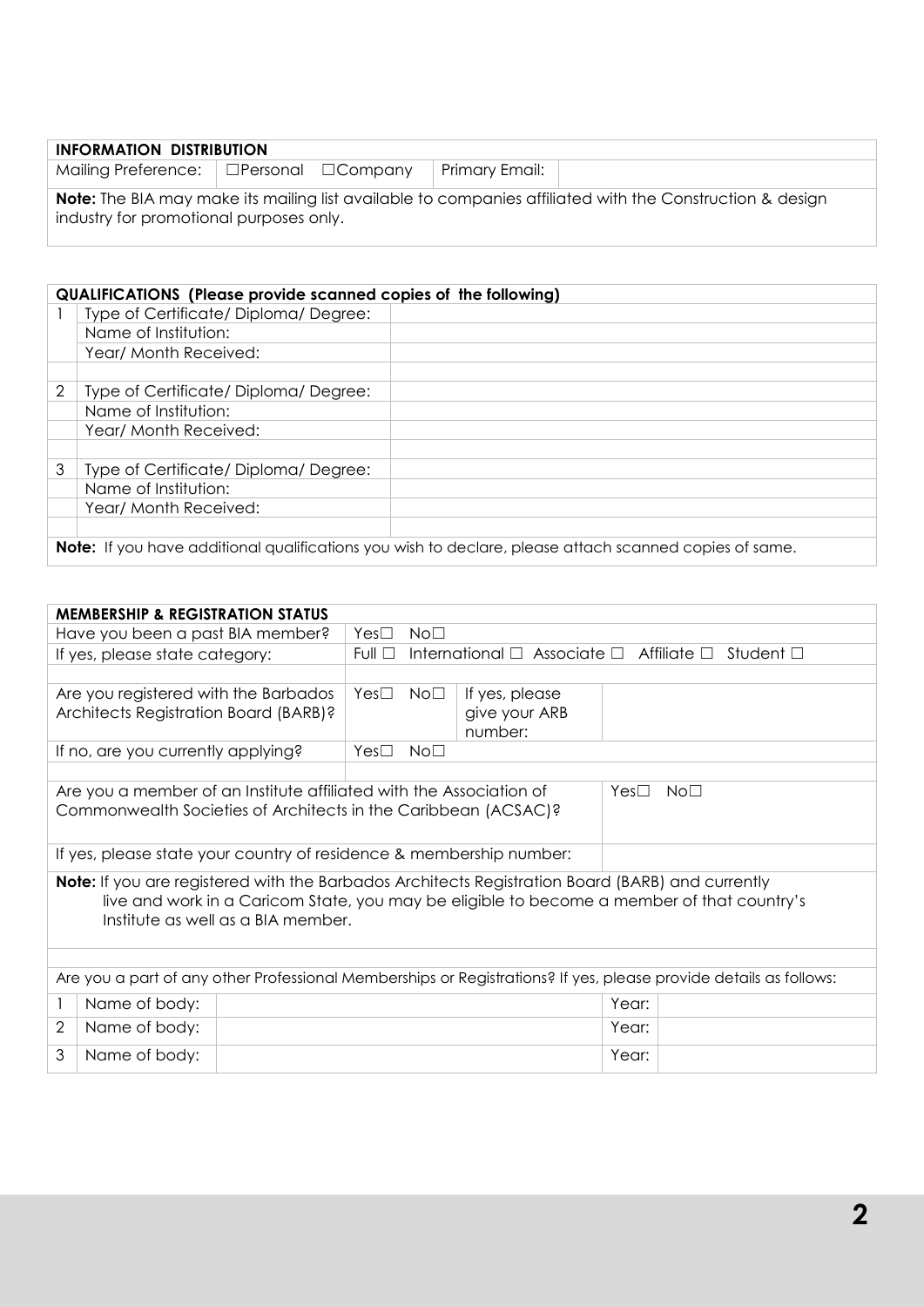| Please select one or more of the following areas of interest you are willing to assist with: |                                  |                                              |                                                                 |  |  |
|----------------------------------------------------------------------------------------------|----------------------------------|----------------------------------------------|-----------------------------------------------------------------|--|--|
|                                                                                              |                                  |                                              |                                                                 |  |  |
| <b>EDUCATION:</b>                                                                            | $\Box$ Architectural Practice    | $\Box$ Mentorship Programme                  | $\Box$ Continuing Professional<br>Development (CPD)<br>Seminars |  |  |
| <b>FUND RAISING:</b>                                                                         | $\Box$ BIA Week of activities    | $\Box$ Sporting Tournaments                  | Galas<br>$\Box$                                                 |  |  |
| <b>INTERNATIOINAL</b><br><b>RELATIONS:</b>                                                   | $\Box$ Alliances                 | $\Box$ Architectural<br>Societies/Institutes | $\Box$ Architectural<br>Schools                                 |  |  |
| <b>PUBLIC</b><br><b>RELATIONS:</b>                                                           | $\Box$ Events Committee          | $\Box$ Merchandise                           | Social Media Team<br>$\perp$                                    |  |  |
|                                                                                              | $\Box$ Newsletters/ Blog         | $\Box$ Website Development                   | Publications/Posters/<br>Graphic design                         |  |  |
| <b>PROFESSIONAL</b><br><b>PRACTICE:</b>                                                      | $\Box$ Admissions and Membership | $\Box$ Architects Registration Act           | Disciplinary                                                    |  |  |
|                                                                                              | $\Box$ Dispute Resolution        |                                              |                                                                 |  |  |
| <b>SPECIAL SUB-</b><br><b>COMMITTEES:</b>                                                    | $\Box$ BIA Diary                 | <b>Town Planning Matters</b><br>$\Box$       | <b>Building Code Matters</b><br>ш                               |  |  |

# **DECLARATION**

**BIA COMMITTEES**

I hereby apply for membership in the category of \_\_\_\_\_\_\_\_\_\_\_\_\_\_\_\_\_\_\_\_\_\_\_\_\_\_\_\_\_\_\_\_(Please state membership class applicable to you as outlined on page no.4 of this document) and if approved, I will abide by the Constitution and Code of Professional Conduct.

Signature of Applicant Date Date Date Date Date

## **Please Note:**

BIA Membership does not grant registration or license to practice as an Architect in Barbados. To practice, you must be registered with the Barbados Architects Registration Board (BARB).

| <b>FOR OFFICIAL USE ONLY</b>                                  |       |  |  |  |
|---------------------------------------------------------------|-------|--|--|--|
| Proof of academic training produced on:                       |       |  |  |  |
| Application approved by Committee on:                         |       |  |  |  |
| Applicant notified on:                                        |       |  |  |  |
| Certificate issued on:                                        |       |  |  |  |
| Signature of Current<br><b>BIA President/ Vice President:</b> | Date: |  |  |  |